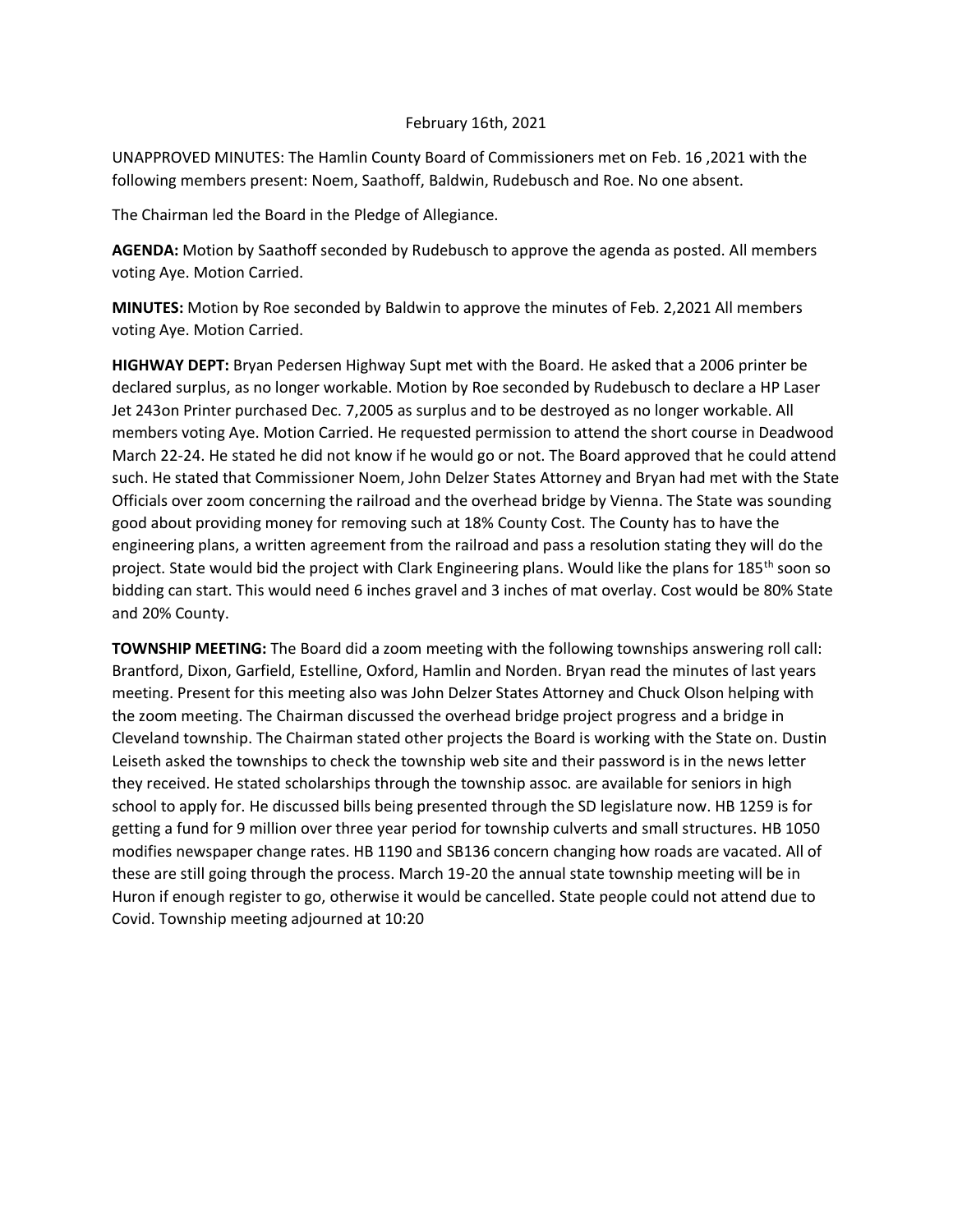**JANTOR:** Cheslie Gustafson Janitor met with the Board. She stated that the remote through her computer to change anything within the heating and cooling systems no longer works. When it works, she can see where a problem is and can check each office or Trane can remote in to check such. The cost to upgrade existing Trane Tracer SC building automation system to SC with a one-year service maintenance plan license for system upgrades is \$3,833.00, the Board authorized her to order such. Cheslie stated the carpet shampoo machine does not work. She stated she could purchase one at Wal Mart for about 250.00 the Board requested she check the cost of a commercial type because the others burn out quite often and report this back to the Board. She stated the Sheriffs office replaced all their desks with desks given to them by a company. The old desks will have to be surplus before getting rid of.

**FUEL QUOTE:** Feb. 11 in Hayti Diesel Farmers Union 2.37 Hamlin Co Farmers Coop 2.22 All quotes do not contain certain taxes.

**BOARD ASSIGNMENTS:** Motion by Baldwin seconded by Rudebusch that when a Commissioner serves on another county board in the same capacity as the other board members on that board, they will receive the same compensation as the other board members. All members voting aye. Motion Carried.

**MEETING CHANGE DATES:** The Board set March 9 and March 23 for the March meetings as there are five Tuesdays during the month.

**AUTOMATIC SUPPLEMENT:** Motion by Saathoff seconded ty Roe to make an automatic supplement to the revenue budget only for Sheriffs grant of 257.56 to 101-331.95 and to Revenue Source 101-331.22 for 24,529.30 and Emergency & Disaster Revenue source for 4512.04 to 226-334 All members voting Aye. Motion Carried.

LETTER OF UNDERSTANDING: Motion by Roe seconded by Rudebusch to authorize the Chairman to sign the Letter of Understanding which acknowledges that the First District Assoc. of Local Governments will assist Hamlin County with the following work activities associated with application and administration of FEMA Hazard Mitigation Grant Program funding for the Castlewood School Generator Project, Sioux Rural Water Kones Booster & Booster C Generator and Estelline Dev Corp Flood Drainage Study Project. All members voting Aye. Motion Carried. This is all paid through the grant program and no cost to the county.

**CLAIMS PAID:** Watertown City 911 fees collected sent to them 4484.33 State 24/7 Program 24/7 fees sent to State 863.00 H-D Electric 911 towers elec. 120.19 Ottertail Power elect. Ag Bldg 66.59 Courthouse 589.31 Verizon Sheriff cell phones and air cards 493.58 SD Public Health Lab blood tests 80.00 SDACO Auditor dues 312.73 Treasurer dues 312.73 Register of Deeds dues 312.75 SDACC Commissioners dues 1385.00 NACO dues 450.00 Lingo Communications phones Auditor 16.55 Register of Deeds 17.00 Assessor 19.68 Treasurer 20.42 Weed 16.55 LIEAP 16.55 Extension 16.73 Courthouse Internet 16.59 SDACO part of Register of Deeds fees to State M&P fund 456.00 SD Dept of Revenue: Motor Vehicle Fees 192,812.94 Drivers License 512.00 Birth fees 110.00 Death Fees 30.00 Total to State 193,464.94

Meeting adjourned until March 9,2021 at 9:30 am in the Commissioners Room County Courthouse at Hayti.